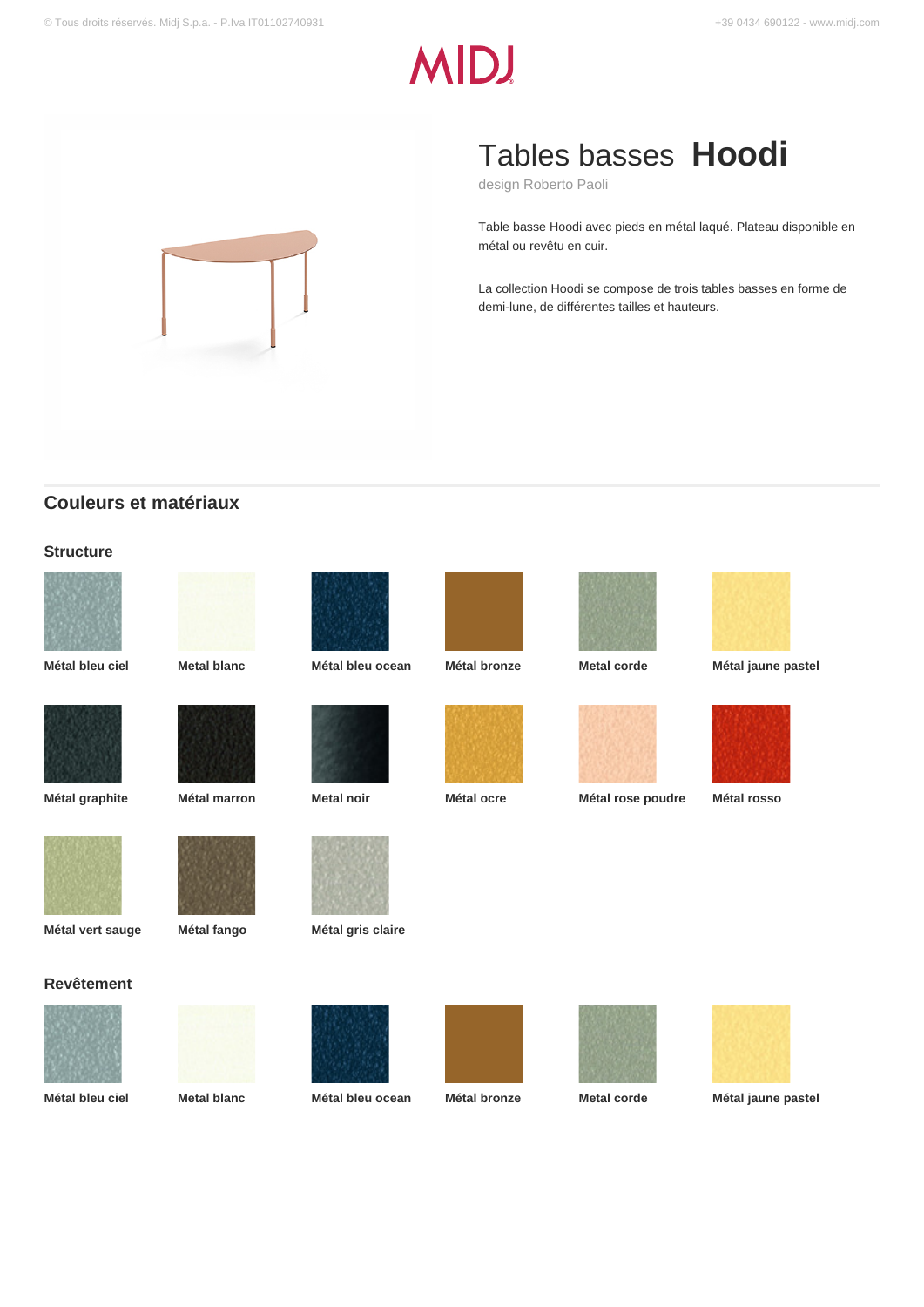| Métal graphite    | Métal marron | Metal noir            | Métal ocre  | Métal rose poudre | Métal rosso |
|-------------------|--------------|-----------------------|-------------|-------------------|-------------|
|                   |              |                       |             |                   |             |
|                   |              |                       |             |                   |             |
|                   |              |                       |             |                   |             |
|                   |              |                       |             |                   |             |
|                   |              |                       |             |                   |             |
| Métal vert sauge  | Métal fango  | Métal gris claire     | Cuir        |                   |             |
|                   |              |                       | 18 Couleurs |                   |             |
|                   |              |                       |             |                   |             |
| <b>Dimensions</b> |              | Données volumétriques |             |                   |             |
|                   |              | Poids 9 Kg            |             |                   |             |
|                   |              | Volume 0.15 mc        |             |                   |             |
|                   |              | Colis 1               |             |                   |             |
|                   |              |                       |             |                   |             |

|                             | A (cm)     | $B$ (cm)   | $C$ (cm)   |
|-----------------------------|------------|------------|------------|
|                             | (inch)     | (inch)     | (inch)     |
| Hoodi CTS<br>(cm)<br>(inch) | 32<br>12.6 | 60<br>23.6 | 30<br>11.8 |
| Hoodi CTM<br>(cm)<br>(inch) | 36<br>14.2 | 68<br>26.8 | 34<br>13.4 |
| Hoodi CTL<br>(cm)<br>(inch) | 40<br>15.7 | 76<br>29.9 | 38<br>15   |

# Téléchargements

| .3ds Hoodi CTL (zip) - https://www.midj.com/images/uploads/resources/3d-midj-hoodi-ctl-dae.zip |
|------------------------------------------------------------------------------------------------|
| .dxf Hoodi CTL (zip) - https://www.midj.com/images/uploads/resources/3d-midj-hoodi-ctl-dxf.zip |
| .obj Hoodi CTL (zip) - https://www.midj.com/images/uploads/resources/3d-midj-hoodi-ctl-obj.zip |
| .stl Hoodi CTL (zip) - https://www.midj.com/images/uploads/resources/3d-midj-hoodi-ctl-stl.zip |
| .3ds Hoodi CTM (zip) - https://www.midj.com/images/uploads/resources/3d-midj-hoodi-ctm-3ds.zip |
| .dae Hoodi CTM (zip) - https://www.midj.com/images/uploads/resources/3d-midj-hoodi-ctm-dae.zip |
| .dxf Hoodi CTM (zip) - https://www.midj.com/images/uploads/resources/3d-midj-hoodi-ctm-dxf.zip |
| .obj Hoodi CTM (zip) - https://www.midj.com/images/uploads/resources/3d-midj-hoodi-ctm-obj.zip |
| .stl Hoodi CTM (zip) - https://www.midj.com/images/uploads/resources/3d-midj-hoodi-ctm-stl.zip |
| .3ds Hoodi CTS (zip) - https://www.midj.com/images/uploads/resources/3d-midj-hoodi-cts-3ds.zip |
| .dae Hoodi CTS (zip) - https://www.midj.com/images/uploads/resources/3d-midj-hoodi-cts-dae.zip |
| .dxf Hoodi CTS (zip) - https://www.midj.com/images/uploads/resources/3d-midj-hoodi-cts-dxf.zip |
| .boj Hoodi CTS (zip) - https://www.midj.com/images/uploads/resources/3d-midj-hoodi-cts-obj.zip |
| .stl Hoodi CTS (zip) - https://www.midj.com/images/uploads/resources/3d-midj-hoodi-cts-stl.zip |

### Certifications matériaux

Cuir

FIRE RESISTANCE: CLASSE 1IM BS 5852 1-2

Hide is hygienic and practical, wear resistant and breathable. It is obtained from skin of cattle raised for food purposes, and subsequently treated with chromium salts. Any imperfections on the hide surface are